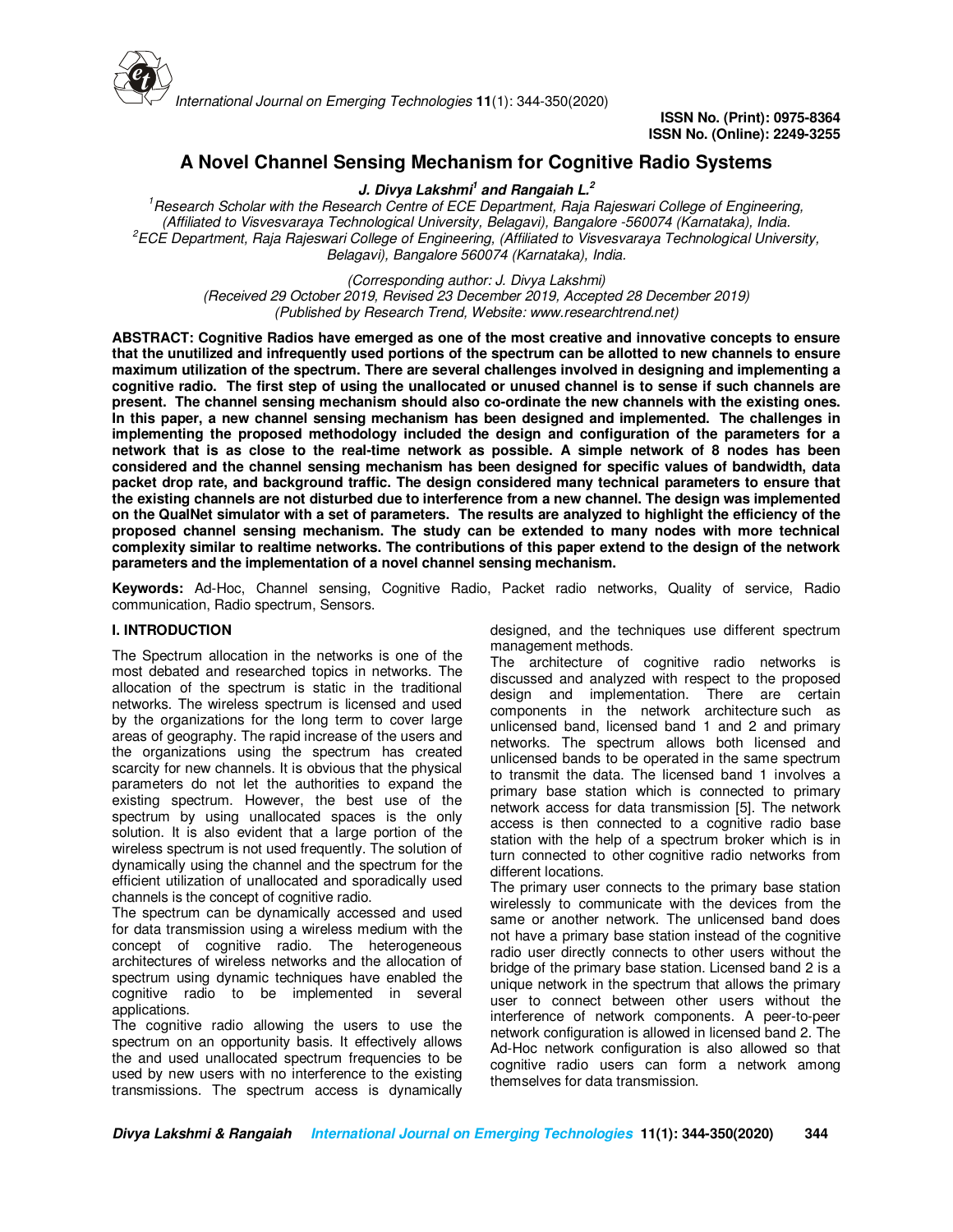The spectrum management framework has five layers application, transport, network layer, link layer, and physical layer. These layers are arranged in such a way that the data is transmitted from the physical to the application layer.

The spectrum mobility function is the block in the architecture that ensures the data, during transmission from one layer to another layer, is in sync with the network parameters. The channel sensing, links, routing information, delay due to handoff and loss, and the control of all the applications are managed by the spectrum mobility function [3]. The spectrum decision function is another block that is responsible for the configuration of all the parameters across the layers. The quality of service requirements at the application layer is exchanged between this block and the application layer. The reconfiguration of the data routing and the routing information required for the data packets is also exchanged between the transport and network layer. The scheduling information is the responsibility of the link layer which is monitored by the spectrum decision function. The channel sensing information, the focus of this research, is the communication between the physical and link-layer with respect to the decision function.

The basic functions to be executed by the cognitive radio are sensing and analysis, management and head off, and allocation and sharing. These functions should be executed in the appropriate order and efficiency so that the data transmission and efficiency are maintained in a cognitive radio network. Spectrum sensing and analysis is a function that detects the white spaces in the spectrum to check if any portion of the frequency band is used by the current users. It is also possible that certain users are not using the spectrum at the current time which is available and recognized as white space. Once the white space has been sensed, the spectrum management functions will be initiated which allows the users to find the frequency and hopping mechanism suitable for the data transmission. There are various time and frequency characteristics that should be met to meet the required quality specifications for the current users who initiated the data transmission in the spectrum. It is also possible that the primary users and secondary users share the resources available in the spectrum for data transmission. The design of a sharing mechanism is exclusive to each cognitive radio. The efficiency is also influenced by the spectrum management functions.

There are various challenges involved in sensing the spectrum in a cognitive radio network.

**Multi-user network:** The biggest challenge when the spectrum is sensed for available channels in the presence of multiple users in which the environment will consist of several primary users. The multi-user environment is complex because each user in the network will have different requirements which may interfere with the functionality of the existing spectrum sensing technique. It is also possible that each user requires a specific value of the network parameters that should be considered during the implementation of the channel sensing mechanism [2].

There are certain challenges involved due to the interference of the temperature and other physical parameters in a channel. The cognitive radio networks

allow the channel sensing mechanism and data transmission features to be functional only if certain physical parameters are within the limits. The interference temperature and other parameters that are responsible to influence the efficiency of the data transmission are to be analyzed before the channel sensing and data transmission is implemented.

The efficiency of the spectrum and channel - The channel sensing mechanism is the first step and it cannot be carried out when the data transmission is active. It is, therefore, necessary that the sensing mechanism monitors the activity of data transmission before any sensing mechanism is initiated.

The latest research in the field of channel sensing in cognitive radio networks is concentrated towards sensing of multiple channels and the status of resource allocations [19], energy efficiency in using the concept of cooperative sensing mechanisms [20] and idle times [21, 22]. However, these approaches do not offer high accuracy while keeping the lowest packet drop ratio, the highlight of the proposed system.

# **II. RELATED WORK**

Spectrum sensing in cognitive radio is a hot topic for researchers in the network field. The opportunistic spectrum sensing concepts has a particular set of research challenges and opportunities to be explored. There are various types of spectrum sensing mechanism with respect to cognitive radio. Different types of spectrum sensing mechanism and the technical specifications of the same are reviewed in brief.

Cognitive radio spectrum sensing can be proactive or reactive. Proactive sensing is sensing the unutilized channels all the time and keeping the data of the new channel space to be allocated ready at all times. A reactive mechanism, on the other hand, senses the channel when there is a requirement for the allocation to a new channel within the same spectrum. The standards used in deploying the spectrum sensing mechanism are IEEE 802.11k, IEEE 802.22, and Bluetooth. The approaches are simple with internal sensing, external sensing, Beacon, and Geo-Location with the database. These approaches define the mechanism and its basis on which the sensing mechanism has been designed and implemented. Another approach is the concept of cooperative sensing in which the local or cooperative (centralized or distributed) sensing is implemented [1].

The algorithms used for sensing the spectrum consider one or more parameters as a Priority in designing the system. The technical parameters such as energy, spectral correlation, radio identification, or waveformbased sensing may be used in cognitive radio. There are certain design implementations in which multidimensional spectrum sensing has also been implemented.

The dynamic allocation of resources in cognitive radio networks has been discussed in the literature. The dynamic environment of cognitive radio does not follow a simple and effective method to sense the spectrum and other resources. The heterogeneous services in cognitive radio networks require certain imperfection in the channel sensing mechanism.

The power and channel allocation issues have been overcome using a mixed-integer programming method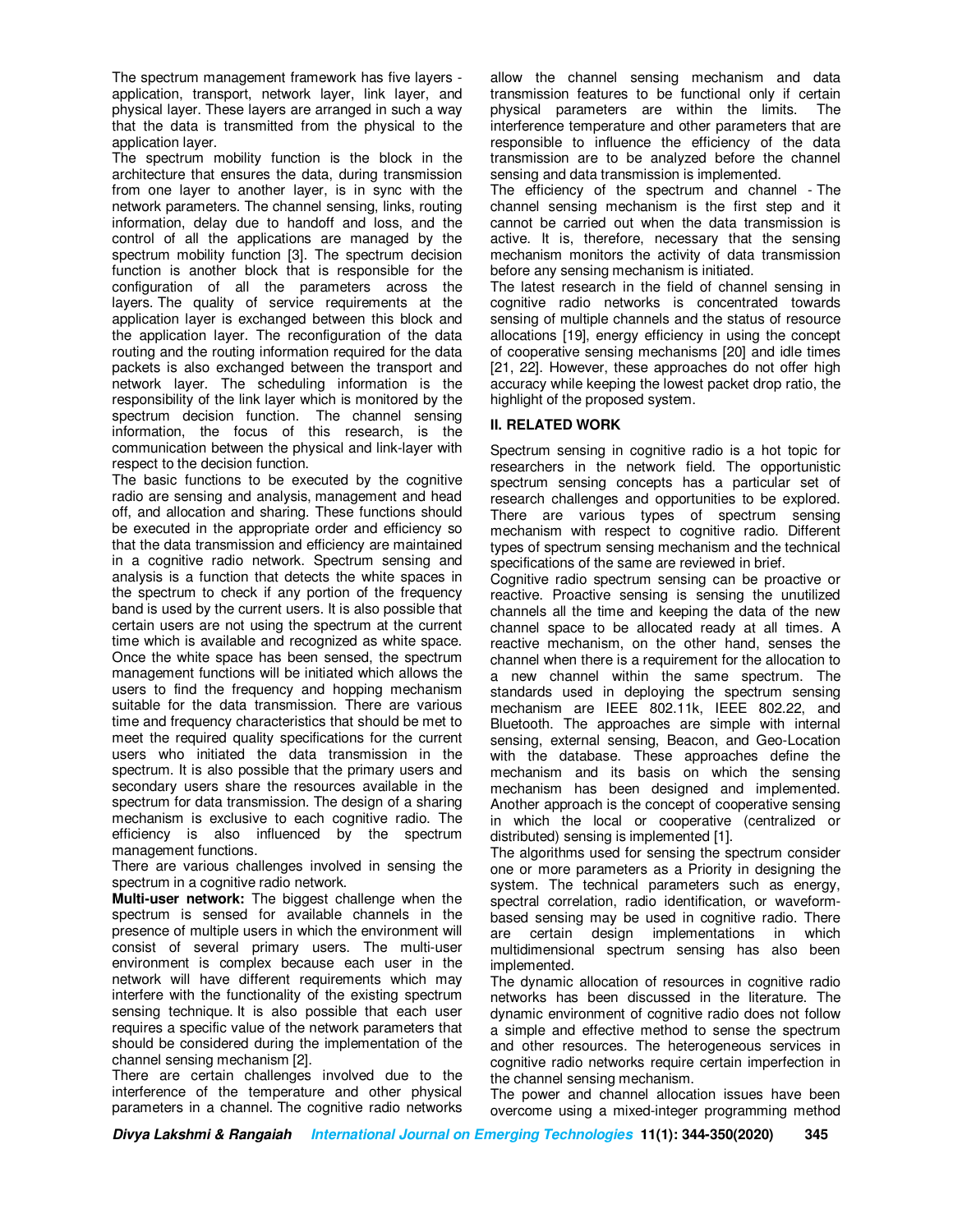using technical constraints. The optimal power allocation issue has been addressed first in the implementation; the challenge has been addressed by using a stochastic Optimization mechanism [2].

In certain cases of cognitive radio networks, the channel with multiple data transmission in place is not known. The channels in such a case are sensed in the descending order of the values of technical parameters until an optimum channel has been detected [18]. The resource utilization using this method is efficient because the available channels and the spectrum have already been arranged in the order of the technical parameters and resources available. The probability of collision, in this case, decreases because the unlikeliest of the available channels for data transmission has been neglected in the first place, as per the design parameters [3].

Energy Efficiency is another important parameter that should be considered in the design of the channel sensing mechanism. The energy efficiency has been considered as the primary parameter in designing an efficient channel sensing mechanism in the literature. Energy Efficiency is a requirement because both transmission and channel sensing mechanism consumes energy which is a crucial and scare resource for the network [17]. The power levels of the sensing mechanism are determined and then the channel has been identified. The sensing order of the available channels with specific technical parameters is prioritized during the implementation of the channel sensing mechanism. Therefore, the design of the sensing mechanism prioritizes Energy Efficiency by designing an order, and parametric formulation has been used to determine the same. Energy Efficiency requires an optimal mechanism and strategy which requires the combination of several approaches [4].

The channel sensing mechanism cannot be extended to sense every channel available because of a limited number of resources and consumption issues. There are certain hardware limitations which do not let all the channels to be sensed. A matrix completion and resource allocation method has been proposed which works in combination and checks the information of multiple channels [7]. A large number of reports are analyzed before the required channel has been identified for the given parameters. The design has been efficient and considered in the implementation of the proposed design [5].

There are several challenges involved in implementing the spectrum sensing mechanism. The details of the hardware employed in the network design and the security of the network data are the major challenges. The technical aspects of frequency, duration, user profile, and decision-making mechanism are other challenges that should be overcome during the design of the channel sensing mechanism for cognitive radio [1].The research loopholes and the implications of the current research is that the channel sensing mechanism has been discussed in the literature with respect to many traditional approaches that are related to the basic characteristics of the process such as energy efficiency. However, the issues such as packet loss is often ignored.

## **III. DESIGN**

To ensure that the quality of service provided by the wireless network during transmission the following points should be implemented appropriately [12].

(a) Determination of the spectrum portions that are available for wireless transmission without disturbance to the existing channels [6]. This is the first and foremost requirement of a cognitive radio network in which the portions of the spectrum that are rarely used and not used at the current point of time are to be allocated to the news channels in the spectrum. The determination of this unallocated and used spectrum is the task of the design. The design should be modeled in such a way that various methods are used to determine if the allocated frequency is available for new channels or not.

(b) Selection of a channel - Once the unused and available channel in the spectrum has been identified; the best available channel within the spectrum should be selected. There are several technical requirements in selecting the channel for appropriate wireless transmission.

(c) The other users who are already using the available spectrum for wireless transmission should be coordinated with the new channel who is the latest entrant to the existing spectrum of cognitive radio. The coordination between the new and the existing users is one of the challenging tasks because the wireless transmission is always dynamic and does not what follow the predicted operations [8]. There could be several undesirable and unforeseen situations during the data transmission which may cause interference or signal degradation for the new is the existing channels of wireless transmission.

(d) It is also important that the channel should be vacated when a licensed user demands to use the spectrum for transmission.

The design of the channel sensing mechanism is explained as in Fig. 1. There are several technical parameters considered and a set of steps help understand the process as shown in Fig. 1.

 All the available channels are scanned and with the preset bandwidth value. The bandwidth value has to be determined for particular channels and frequencies based on the number of channels available. The bandwidth value can also be changed before the process [9, 11]. The value also depends on the number of channels and the amount of data transmitted through the wireless.

– During the scanning process, the specification including the value of other channels is stored in the database.

– After the scan process is completed and all the details of the channels available are stored for analysis, the next step is to check if the channel/destination is available to be reached. If the channel is reachable, the next step of technical specs such as the details of data packets is to be analyzed.

– If the destination is available for transmission, the flag status is set to 1, which indicates that this channel is available.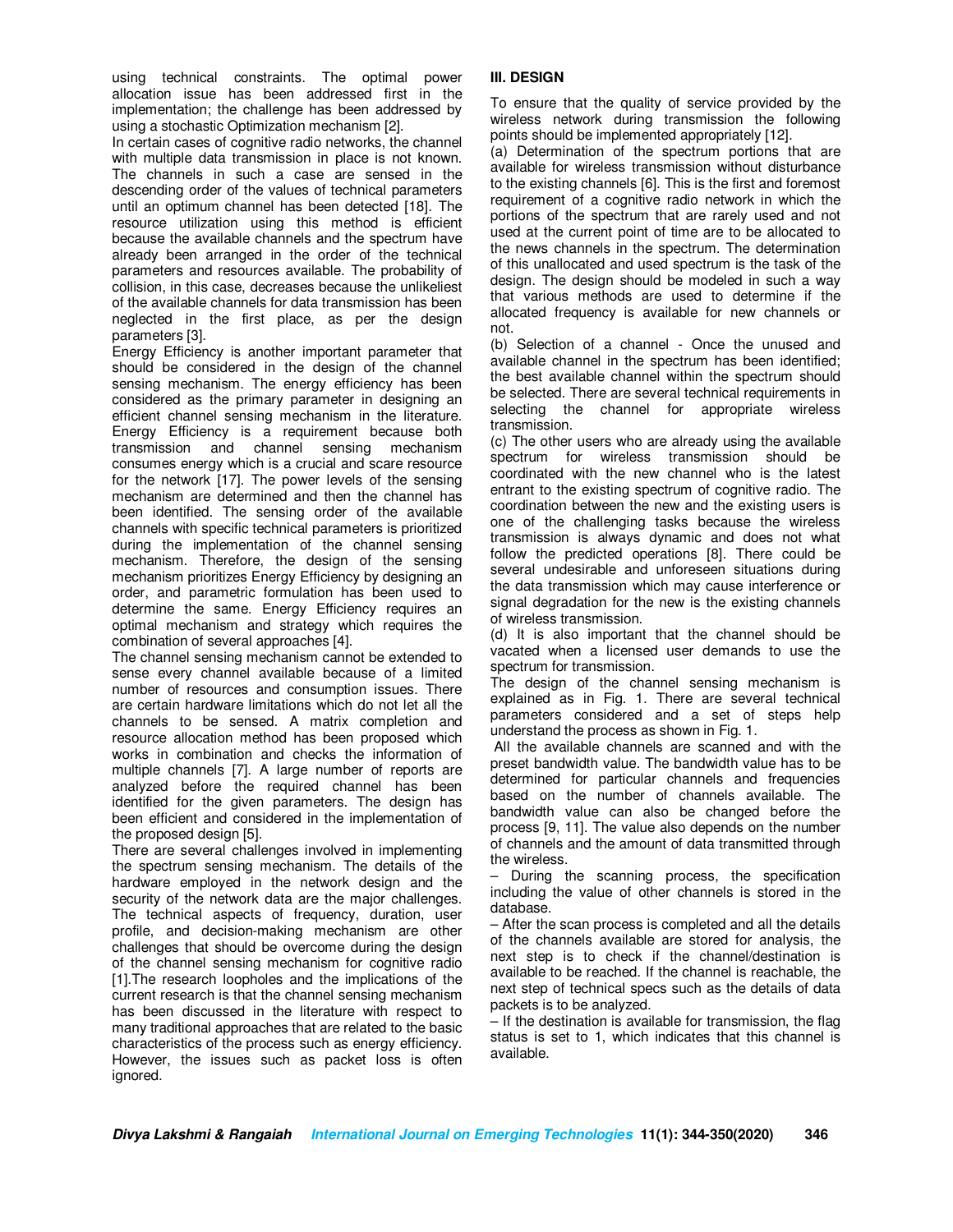The flag status indicates to all the other channels and the new channels scanning for other destinations that this destination has been reserved for a particular channel [16].

The flag value is also set to 1 until all the data packets are transmitted.



**Fig. 1.** Flowchart of the proposed algorithm for channel sensing.

The packet drop ratio is determined in this step. The packet drop ratio should be greater than 0.5 so that there is a minimum number of packets that are lost during transmission. This value is determined for the specific number of packets transmitted and reached the destination.

– The second set of parameters includes fault, background traffic, and bandwidth. If the fault value is <3, background traffic <0.5, and bandwidth >50%, a Particular available channel can be selected for transmission.

– The channel is selected for data transmission and the data packets are sent in FIFO order.

– If the bandwidth has reached over 80%, it is an indication that the transmission is complete. If the bandwidth is less than 80%, then the above steps from

4 are repeated until the bandwidth reaches 80% or the value which has been present in the design.

**Tools used for design and implementation:** The analysis of the existing tools and why QualNet has been selected to implement the project is discussed as follows:

**QUALNET:** QUALNET is based on the GloMoSim used by Scalable Network Technologies (SNT) and has a full graphical user interface to accomplish almost all the jobs. In NS2, the interfaces are limited and programming is required for every functionality [10]. QualNet can support real-time speed to enable developers and network designers to run multiple analyses by varying models, networks, and traffic parameters in a short time [13]. It can model thousands of nodes by taking advantage of the latest hardware and parallel computing techniques. It is a very powerful simulation tool that can support the simulation of 500 to 20,000 nodes.

QualNet can run on the cluster, multi-core, and multiprocessor systems to model large networks with high fidelity. It also facilitates to design new protocol models and to optimize new and existing models it facilitates the users to change the backend code to achieve our functionality or logic.

**NS3:** NS3 needs a lot of specialized maintainers in order to avail of the merits of NS3 as the commercial OPNET network simulators. Active maintainers are required to respond to the user questions and bug reports, and to help test and validate the system. Implicitly, it does not show all the graphs like propagation delay, throughput, latency, link utilization as shown in QualNet.

**OMNeT++:** This tool is free for academic and non-profit use. Commercial users must obtain a license. It does not offer a great variety of protocols and very few protocols have been implemented, leaving users with significant background work. Poor analysis and management of typical performance and the mobility extension is relatively incomplete.

# **IV. RESULTS**

Five channels are considered and configured in this particular design with different bandwidths. Technical specifications such as packet drop ratio and background traffic are also different for each channel. The design is such that the traffic from nodes 1 to 5 should reach Node 8 as depicted in Fig. 2.





**Divya Lakshmi & Rangaiah International Journal on Emerging Technologies 11(1): 344-350(2020) 347**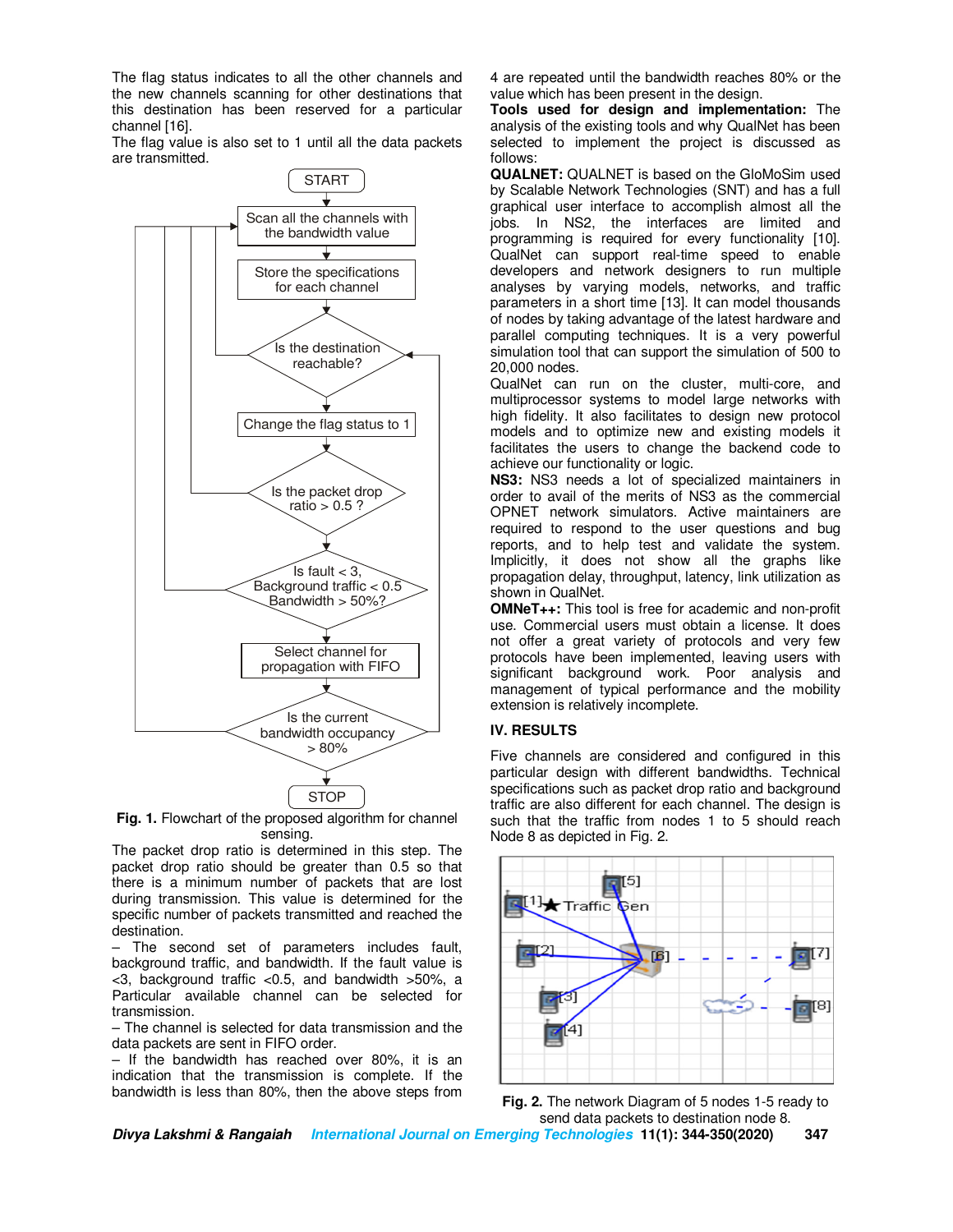The MAC protocol 802.15.4 has been used for the design. The poll interval has been set to 1 second and the device type is set to Reduced Function Device (RFD) [14, 17]. The device type ensures that they are one-way communication channels which are able to only transmit the data. There are several other technical specifications such as super frame order, device starting time, device ending time, and configuration of MAC address which are appropriately set in the design as demonstrated in Fig. 3.

| 4 Interface 0                              |                                                | <b>MAC Layer</b><br>- 1      |                    |  |
|--------------------------------------------|------------------------------------------------|------------------------------|--------------------|--|
| Physical Layer                             | Property                                       | Value                        |                    |  |
| <b>MAC Layer</b><br><b>D</b> Network Layer | [-] MAC Protocol                               | 802.15.4                     | Ø<br>٠             |  |
| Routing Protocol                           | [-] Device Type                                | Reduced Function Device(RFD) | ٠                  |  |
| Faults<br><b>File Statistics</b>           | Poll Interval                                  | 1                            | seconds<br>٠       |  |
|                                            |                                                | <b>No</b>                    | ٠                  |  |
|                                            | Enable Data Admowledgements                    |                              |                    |  |
|                                            | Beacon Order (the value of 15 disables beaconi | 3                            |                    |  |
|                                            | SuperFrame Order                               | 3                            |                    |  |
|                                            | Device Starting Time                           | o                            | seconds<br>٠       |  |
|                                            | Device Stopping Time                           | o                            | seconds<br>٠       |  |
|                                            | MAC Propagation Delay                          | 1                            | micro-seconds<br>۰ |  |
|                                            | Enable Promiscuous Mode                        | No                           |                    |  |
|                                            | Enable LLC                                     | No.                          | ٠                  |  |
|                                            | Configure MAC Address                          | <b>No</b>                    | ٠                  |  |
|                                            |                                                |                              |                    |  |

**Fig. 3.** Device properties for the proposed design.

Once the parameters of nodes 1 to 5 have been set, the design of nodes 7 and 8 are configured as fully functional devices. These devices communicate with both end-user and the base station and hence they are configured as fully functional. The appropriate technical specifications have been set in the software tool as shown in Fig. 4.

| General                                    | Node Configuration | Interfaces |                                               |                           |                          | LLI Help       |
|--------------------------------------------|--------------------|------------|-----------------------------------------------|---------------------------|--------------------------|----------------|
| 4 Interface 0                              |                    |            |                                               | <b>MAC Layer</b>          |                          |                |
| Physical Layer<br><b>MAC Layer</b>         |                    |            | Property                                      | Value                     |                          |                |
| <b>D</b> Network Layer<br>Routing Protocol |                    |            | [-] MAC Protocol                              | 802.15.4                  | ٠                        | $\overline{4}$ |
| Faults                                     |                    |            | [-] Device Type                               | Full Function Device(FFD) | $\overline{\phantom{a}}$ | O              |
| <b>File Statistics</b>                     |                    |            | [-] FFD Mode                                  | <b>PAN Coordinator</b>    |                          | ٠              |
|                                            |                    |            | <b>Enable GTS</b>                             | <b>No</b>                 |                          | ۰              |
|                                            |                    |            | Enable Data Admowledgements                   | <b>No</b>                 |                          | ٠              |
|                                            |                    |            | Beacon Order(the value of 15 disables beacon) | $\vert$ <sub>3</sub>      |                          |                |
|                                            |                    |            | SuperFrame Order                              | 3                         |                          |                |
|                                            |                    |            | Device Starting Time                          | ۱o                        | seconds                  | ٠              |
|                                            |                    |            | Device Stopping Time                          | lo                        | seconds                  | ٠              |
|                                            |                    |            | MAC Propagation Delay                         | ı                         | micro-seconds v          |                |
|                                            |                    |            | <b>Enable Promiscuous Mode</b>                | <b>No</b>                 |                          | ۰              |
|                                            |                    |            | Enable LLC                                    | <b>No</b>                 |                          | ٠              |
|                                            |                    |            | Configure MAC Address                         | No                        |                          | ٠              |
|                                            |                    |            |                                               |                           |                          |                |

**Fig. 4.** Device properties for sender and receiver nodes.

Once the data of parameters and the channels are defined in the tool, the nodes start sending the data in First-In-First-Out (FIFO) order. The data will be enqueued before sending the first data packet as explained in Fig. 5.



**Fig. 5.** Transmission of Data Packets.

To avoid packet-drop in the network, the enqueued data packets are to be dequeued in case the load is more, and the data packets cannot be delivered due to the traffic density. This phenomenon has been illustrated in Fig. 6.



**Fig. 6.** Data packet drop due to channel not available for transmission.

The data transmission uses the File Transfer Protocol (FTP). The number of data items has been set to 100000. There are several properties of the file transfer protocol which can be modified as required in the software tool, as in Fig. 7.

| Value<br>Property<br>1<br>Source<br>$\overline{2}$<br>Destination<br>10000<br>Number of Data Items<br>seconds<br><b>Start Time</b><br>1<br>[Optional]<br><b>Session Name</b> | <b>General Properties</b> |  |
|------------------------------------------------------------------------------------------------------------------------------------------------------------------------------|---------------------------|--|
|                                                                                                                                                                              |                           |  |
|                                                                                                                                                                              |                           |  |
|                                                                                                                                                                              |                           |  |
|                                                                                                                                                                              |                           |  |
|                                                                                                                                                                              |                           |  |
|                                                                                                                                                                              |                           |  |
|                                                                                                                                                                              |                           |  |



**Divya Lakshmi & Rangaiah International Journal on Emerging Technologies 11(1): 344-350(2020) 348**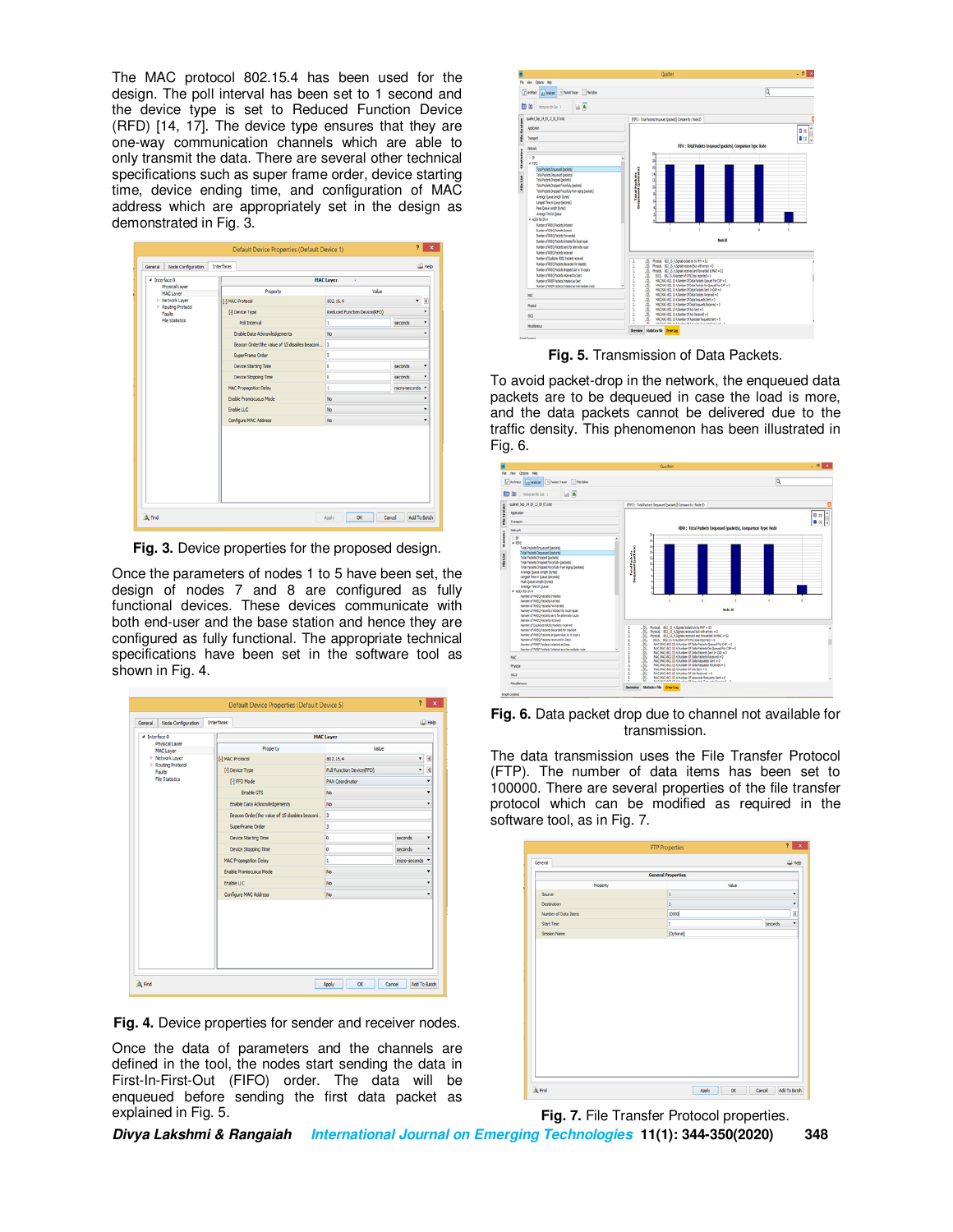Data packet technical specifications have been set in the previous steps. The next step is to configure the network parameters that use 802.15.4 protocol with details such as gain, efficiency, loss and other parameters. The same has been indicated in Fig. 8.



**Fig. 8.** Device properties and modulation methods schemes for the data transmission.

The transmission power has been set to 3.0 dBm. The channel index 11, O-QPSK modulation scheme with carrier sense mode activated. The antenna height is set to 1.5 meters and efficiency 0.8.

With all the parameter set and the data transmission in place, the details of the signals and data packets that have been transmitted from each of the RFD devices are analyzed in the next step [17]. Signals transmitted are compared for each node and the data shows that there are several signals transmitted from each node to compete with each other and reach Node 8, as shown in Fig. 9.



**Fig. 9.** Comparison of signals transmitted through different nodes in the network.

It is clearly shown that node 5 has the highest data transmission which has more chances of reaching the destination node.

It is possible that certain channels cannot be chosen properly during transmission. The number of channels not available for transmission should be minimal. If there exists any such channel, the data packets will be

dropped which will result in the degradation of the signal. Node 1 has many packets lost because the channel was inappropriately chosen, as indicated in Fig. 10.



**Fig. 10.** The total number of data packets enqueued in the process compared to all the nodes.

The channels that send the data packets have full bandwidth and have been selected for transmission. The rest of the channels do not send data packets.

## **V. ANALYSIS**

The proposed design is a simple and effective method of channel sensing which considers various technical parameters [15, 16]. The design shows that a flag status is used to ensure that the current mechanism is in progress. The data packet drop ratio is taken as 0.5 which is a standard across the network design. The fault level is 3 and the background traffic 0.5. The maximum bandwidth utilization is set to 80%. The network will not be efficient in transmission of data packets if the bandwidth is set for more than 80% because there are certain parts of the bandwidth that are lost and usually the efficiency is not 100%. The advantages of the proposed method are reduced packet drop rates and high accuracy.

The updated research in the field of channel sensing provides evidence on different parameters regarding resource allocation, energy efficiency, and channel allocation at idle times. These methods have issues with a higher drop ratio because of the parameters considered for detecting the idle channels. These approaches were analyzed before the design of the proposed system. The results establish a fact that the proposed approach is not just focusing on the packet drop ratio but also does not lower the values of energy efficiency and idle time in the existing channels [19, 20- 21].

#### **VI. CONCLUSION**

Channel sensing is one of the most important steps in the design of cognitive radio. The channel sensing mechanism is the first and the most influencing mechanism on the performance of the rest of the network. Several technical parameters have been considered to ensure that the channel sensing mechanism is efficient without any signal degradation. The design also ensures that the technical parameters are close to the values of real-time applications so that the results are comparable to the applications in the real world.

**Divya Lakshmi & Rangaiah International Journal on Emerging Technologies 11(1): 344-350(2020) 349**